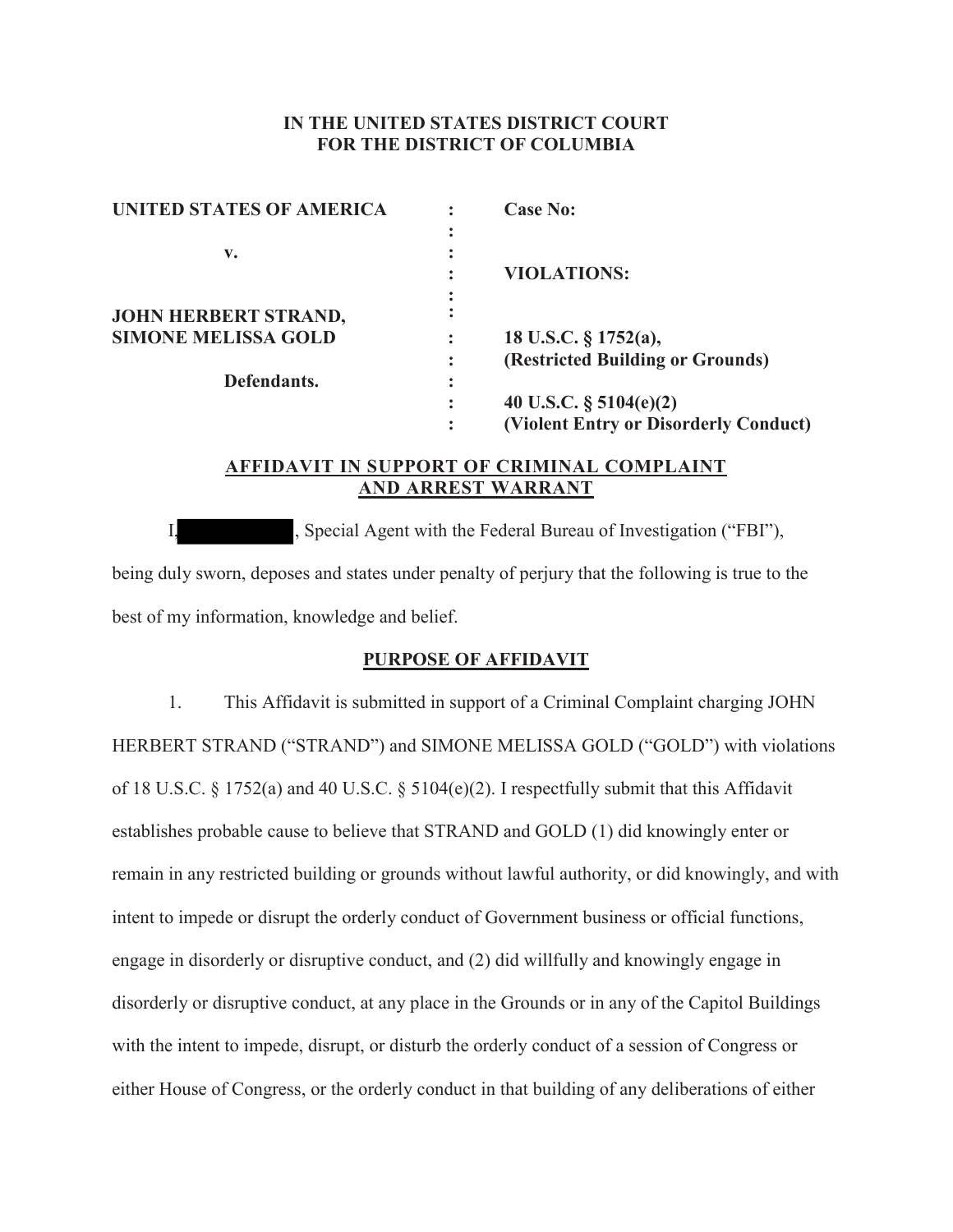House of Congress. Specifically, on or about January 6, 2021, STRAND and GOLD traveled to Washington, D.C., and knowingly and willfully joined a crowd of individuals who forcibly entered the U.S. Capitol and impeded, disrupted, and disturbed the orderly conduct of business by the United States House of Representatives and the United States Senate.

### **AGENT BACKGROUND**

2. I have been a Special Agent with the FBI since June 2016. I am presently assigned to the Washington Field Office's International Corruption Squad, where I am responsible for investigating Antitrust, Foreign Corrupt Practices Act, and Kleptocracy violations. I was previously assigned to the FBI's Los Angeles Field Office, where I was responsible for investigating public corruption, fraud against the government, violent crime, narcotics offenses, and a host of other violations of federal law. Prior to my employment with the FBI, I was a law enforcement officer in the State of Florida for four years, where I investigated crimes relating to fraud, narcotics, violent crimes, and a variety of other criminal acts.

3. I am one of the agents assigned to an ongoing investigation of riots and civil disorder that occurred on January 6, 2021 in and around the United States Capitol grounds by the FBI, United States Capitol Police ("USCP"), Metropolitan Police Department ("MPD") and other law enforcement agencies. Since I became involved in this investigation on January 6, 2021, I have conducted interviews, reviewed public tips, reviewed publicly available photos and video, and reviewed relevant documents, among other things.

4. The facts in this affidavit come from my review of the evidence, my personal observations, my training and experience, and information obtained from other agents and witnesses. Except as explicitly set forth below, I have not distinguished in this affidavit between facts of which I have personal knowledge and facts of which I have hearsay knowledge. This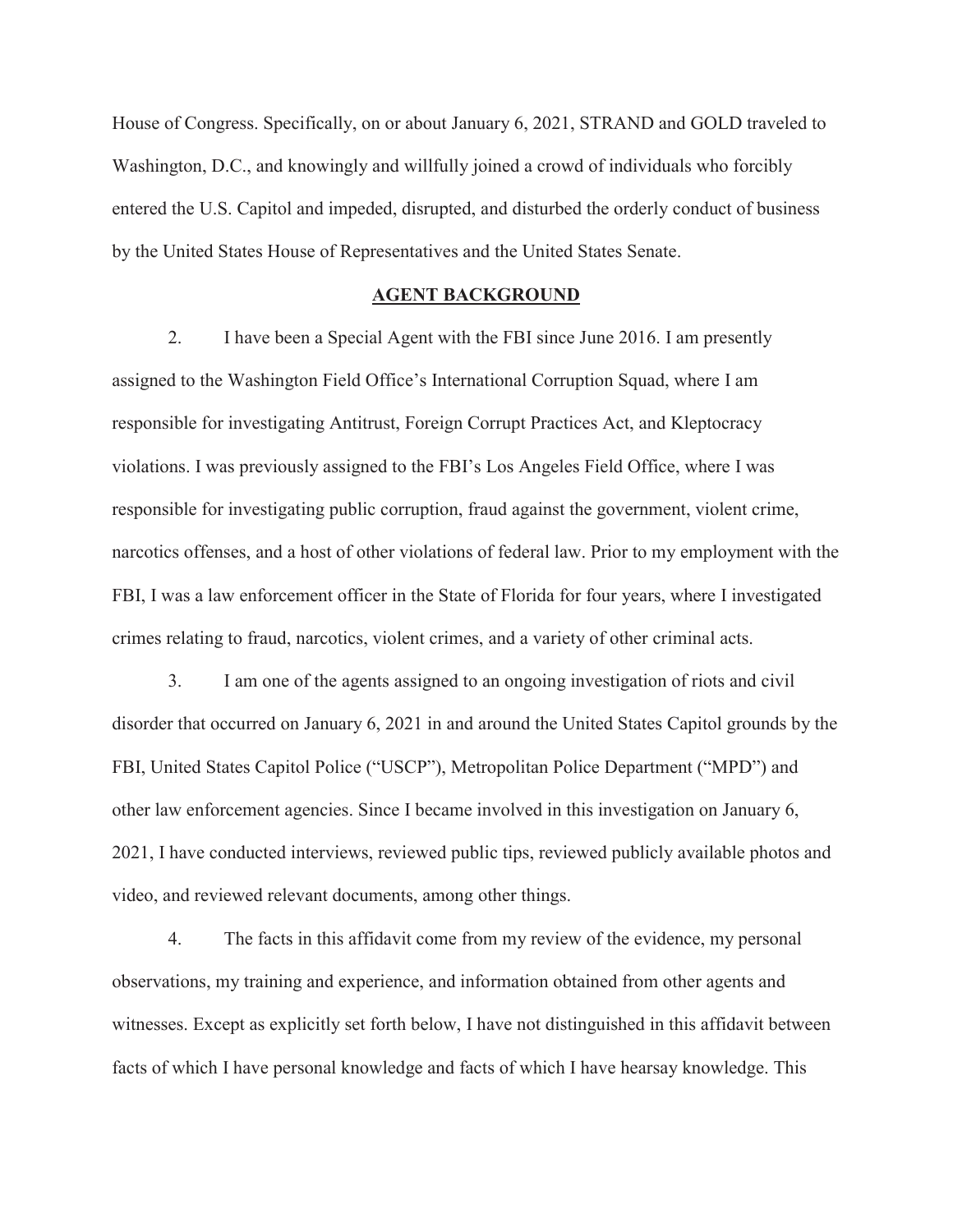affidavit is intended to show simply that there is sufficient probable cause for the requested arrest warrant and does not set forth all of my knowledge about this matter.

#### **BACKGROUND**

5. On January 6, 2021, a joint session of the United States Congress convened at the United States Capitol, located at First Street Southeast, Washington, District of Columbia. During the joint session, elected members of the United States House of Representatives and Senate met in the United States Capitol to certify the vote count of the Electoral College for the 2020 Presidential Election, which took place on November 3, 2020.

6. The U.S. Capitol is secured 24 hours a day by security barriers and USCP occupy various posts throughout the grounds. Restrictions around the U.S. Capitol include permanent and temporary security barriers and posts manned by USCP. USCP officers wore uniforms with clearly marked police patches, insignia, badges, and other law enforcement equipment. Only authorized people with appropriate identification are allowed access inside the U.S. Capitol. On January 6, 2021, the exterior plaza of the U.S. Capitol was also closed to members of the public.

7. The January 6, 2021 joint session began at approximately 1:00 p.m. Shortly thereafter, by approximately 1:30 p.m., the House and Senate adjourned to separate chambers to resolve a particular objection. Vice President Michael R. Pence was present and presiding, first in the joint session, and then in the Senate chamber.

8. As the proceedings continued in both the House and the Senate, and with Vice President Pence present and presiding over the Senate, a large crowd gathered outside the U.S. Capitol. As noted above, temporary and permanent barricades were in place around the exterior of the U.S. Capitol building and USCP were present, attempting to keep the crowd away from the Capitol building and the proceedings underway inside. As the certification proceedings were underway, the exterior doors and windows of the Capitol were locked or otherwise secured.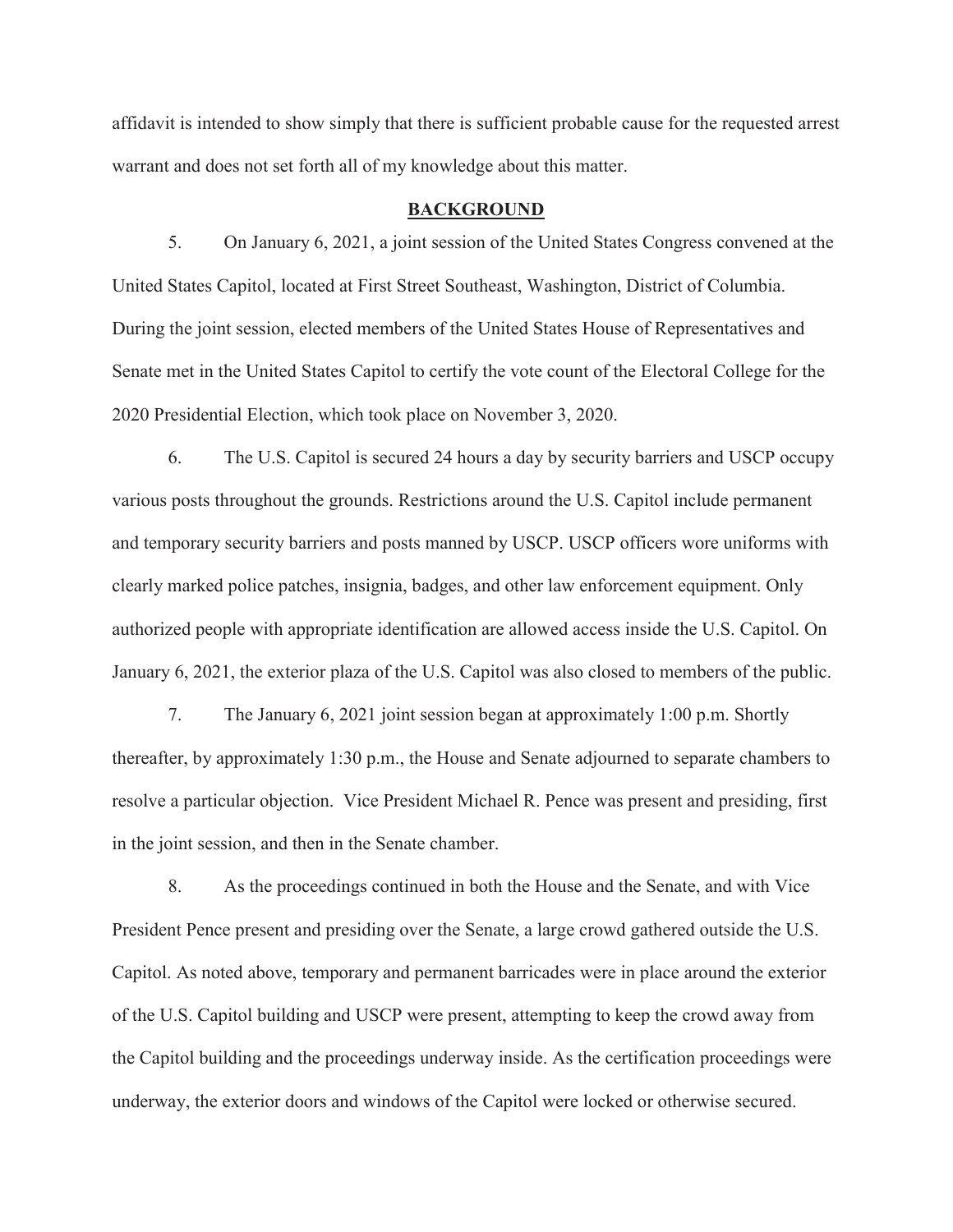9. At approximately 2:00 p.m., certain individuals in the crowd forced their way through, up, and over the barricades, and past officers of the USCP, and the crowd advanced to the exterior façade of the building. The crowd was not lawfully authorized to enter or remain in the building and, prior to entering the building, no members of the crowd submitted to security screenings or weapons checks by the USCP or other authorized security officials.

 resume until after every unauthorized occupant had left the U.S. Capitol, and the building had 10. A short time later, at approximately 2:20 p.m., members of the United States House of Representatives and United States Senate, including the President of the Senate, Vice President Pence, were instructed to—and did—evacuate the chambers. As such, all proceedings of the United States Congress, including the joint session, was effectively suspended until shortly after 8:00 p.m. the same day. In light of the dangerous circumstances caused by the unlawful entry to the U.S. Capitol, including the danger posed by individuals who had entered the U.S. Capitol without any security screening or weapons check, Congressional proceedings could not been confirmed secured. The proceedings resumed at approximately 8:00 pm after the building had been secured. Vice President Pence remained in the United States Capitol from the time he was evacuated from the Senate Chamber until the sessions resumed.

11. During national news coverage of the aforementioned events, video footage which appeared to be captured on mobile devices of persons present on the scene depicted evidence of violations of local and federal law, including scores of individuals inside the U.S. Capitol building without authority to be there.

### **STATEMENT OF FACTS SUPPORTING PROBABLE CAUSE**

12. Beginning on or about January 7, 2021, the investigative agencies began receiving tips from the public related to the civil unrest and breach of the Capitol and several identified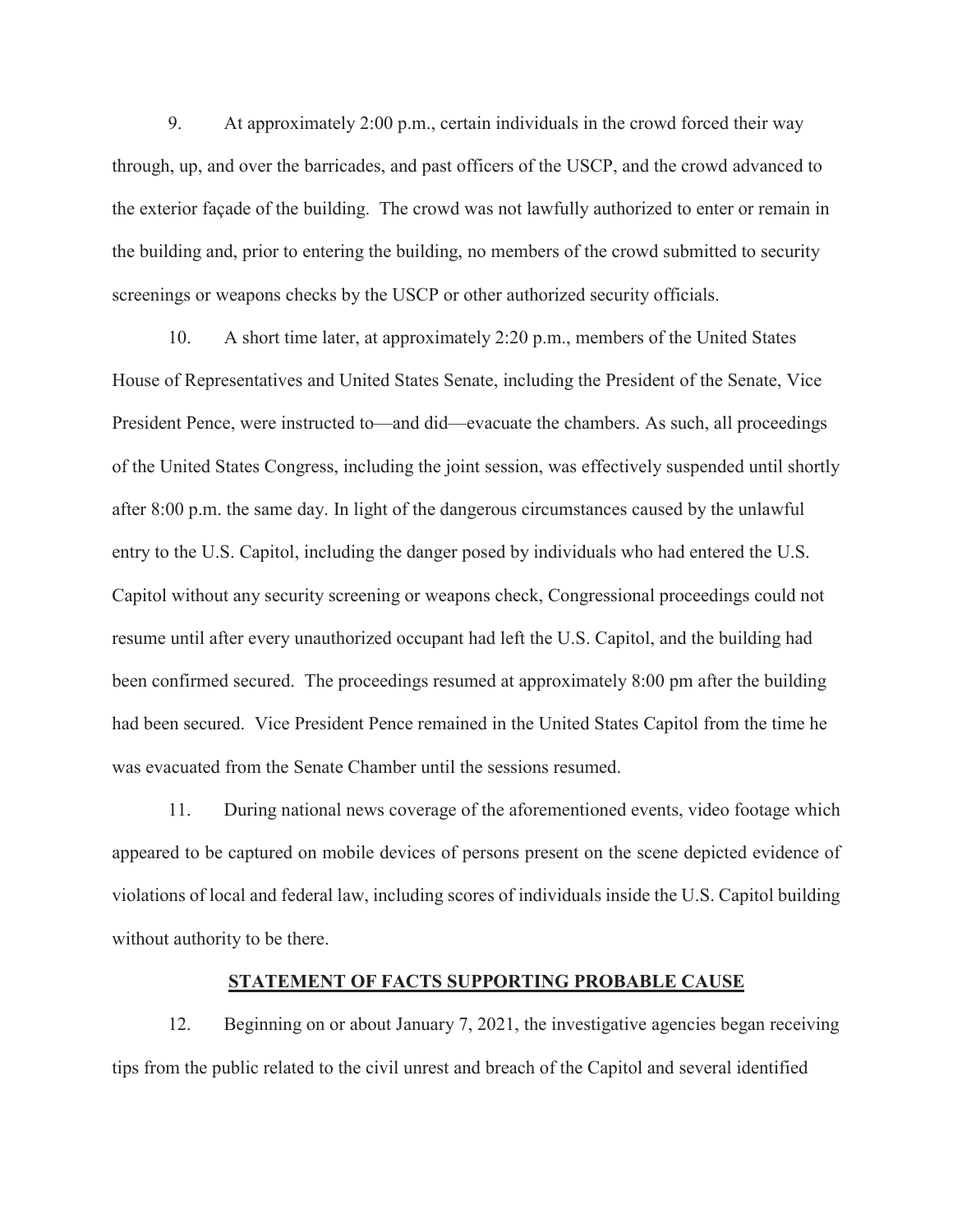STRAND and GOLD as being involved. Many of the tips included photographs of STRAND and GOLD inside of the Capitol on January 6, 2021 as shown below.



13. In another tip, a witness wrote, "An old acquaintance was posting pictures of himself taking over the capitol yesterday. He was calling for a revolution on his social media accounts…[i]ndividual broke into the capital building and is paid to promote propaganda on his website."

14. Law enforcement agents retrieved a driver's license photograph of both STRAND, DOB , and GOLD, DOB both residents of California, and confirmed each were consistent in appearance with the pictures above.

15. Also on January 7, 2021, Twitter account @TheJohnStrand, believed to be used by STRAND, posted a photograph in which STRAND was seen wearing a black jacket, pink scarf, and dark sunglasses, which appeared to be consistent with the photographs of STRAND and GOLD above. The photograph appeared to be taken on the steps of the Capitol. The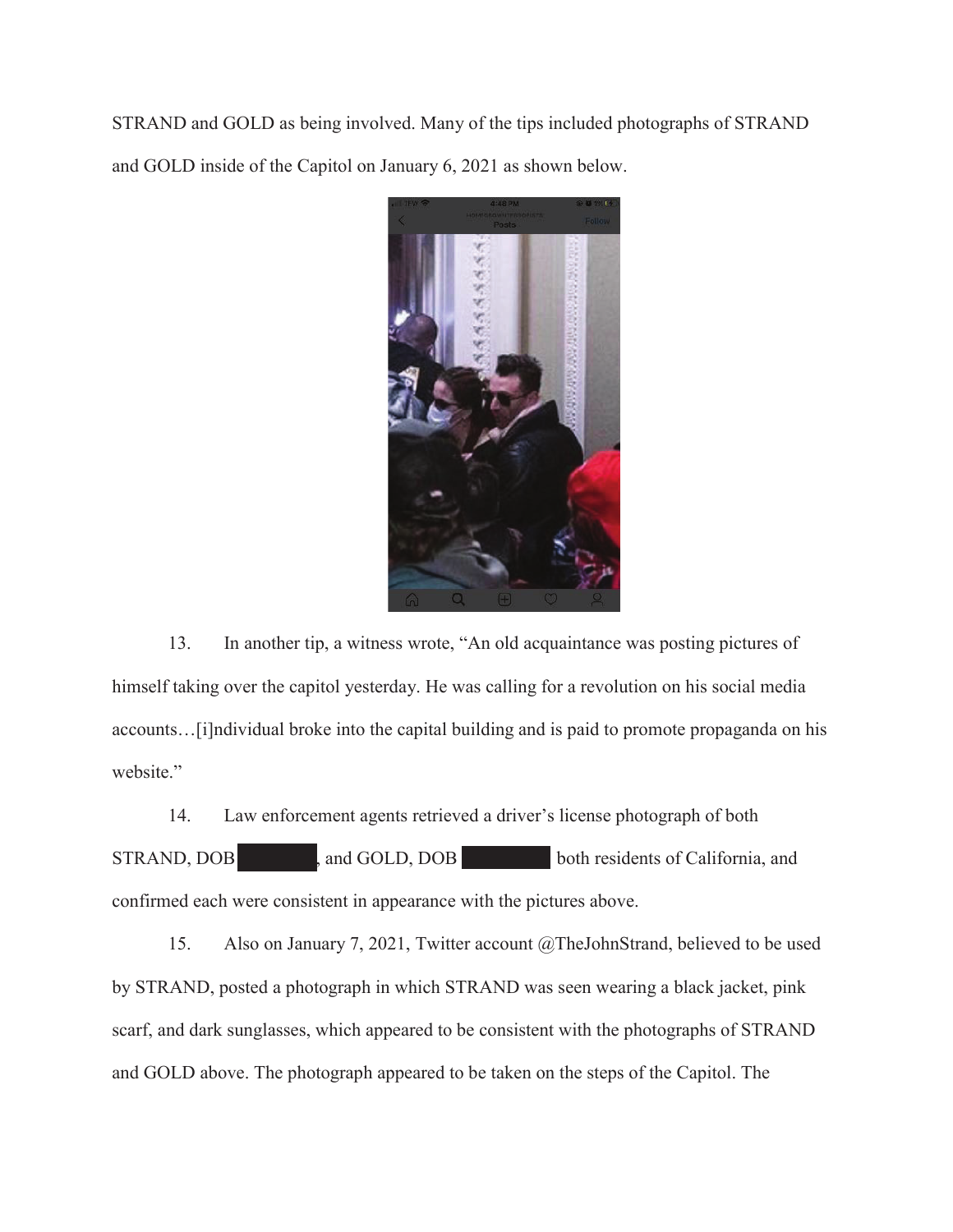photograph, shown below, also included the caption "I am incredibly proud to be a patriot today, to stand up tall in defense of liberty & the Constitution, to support Trump & #MAGAforever,  $\&$ to send the message: WE ARE NEVER CONCEDING A STOLEN ELECTION."



16. Several media outlets broadcasted coverage of the Capitol breach and recorded videos. In their coverage of the events, CNN posted a video to its website entitled "See stunning video of rioters inside Capitol" (<https://www.cnn.com/videos/politics/2021/01/06/protestors>breached-capitol-reax-washington-dc-protest-congress-electoral-college-vpx.cnn). In the video, timestamped 2:27-2:29 p.m., a man and woman consistent in appearance with the above pictures of STRAND and GOLD can be seen walking with a companion through National Statuary Hall, which is located inside the Capitol.

 consistent in appearance with GOLD, giving a speech to a small gathering of people. 17. On January 6, 2021, a member of the news media posted a video to Twitter entitled "Statuary Hall being slowly cleared out," at 2:58 p.m. In the video, a man bearing resemblance to STRAND can be seen with a recording device. The man was recording a woman,

18. On January 7, 2021, at approximately 9:07 a.m, Twitter account @TheJohnStrand re-posted a video entitled "Trump Supporter Gets Shot And Murdered The US State Capitol!"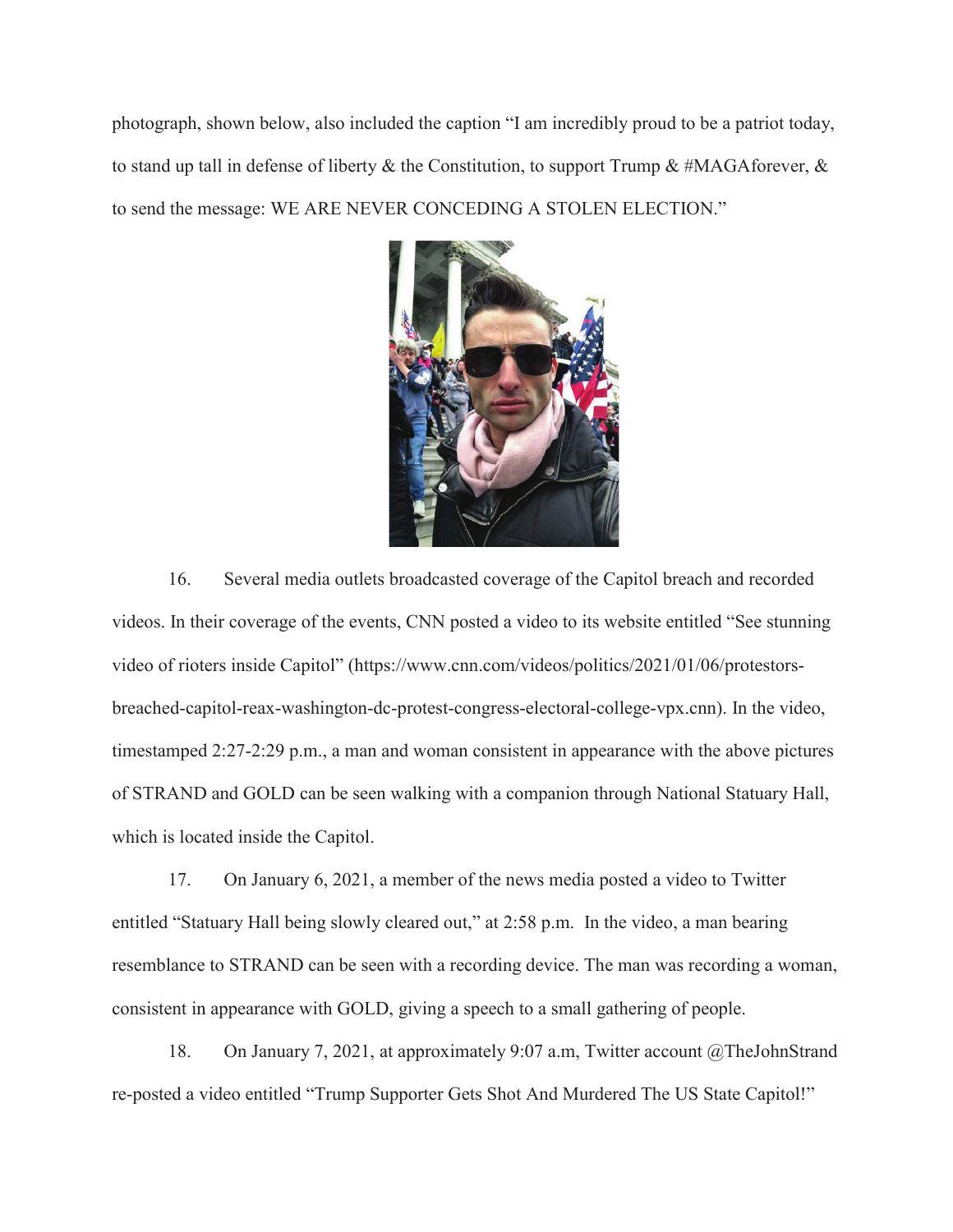The video was posted with the caption "I was there. This is inexcusable." The tweet was tagged as posted "from Washington, DC" with "Twitter for iPhone."

19. A review of several tweets from account holder @TheJohnStrand include the term "Twitter for iPhone." Based on my training and experience, I understand Twitter account holders who own or possess Apple iPhones can download the Twitter application from the "App Store." Once the application is loaded to the phone and the user broadcasts a tweet, often it is tagged with the term "Twitter for iPhone."

20. An open source search of social media depictions from January 6, 2021, uncovered several videos and photographs of persons consistent in appearance with STRAND and GOLD inside of the Capitol. Some of the photographs are below.



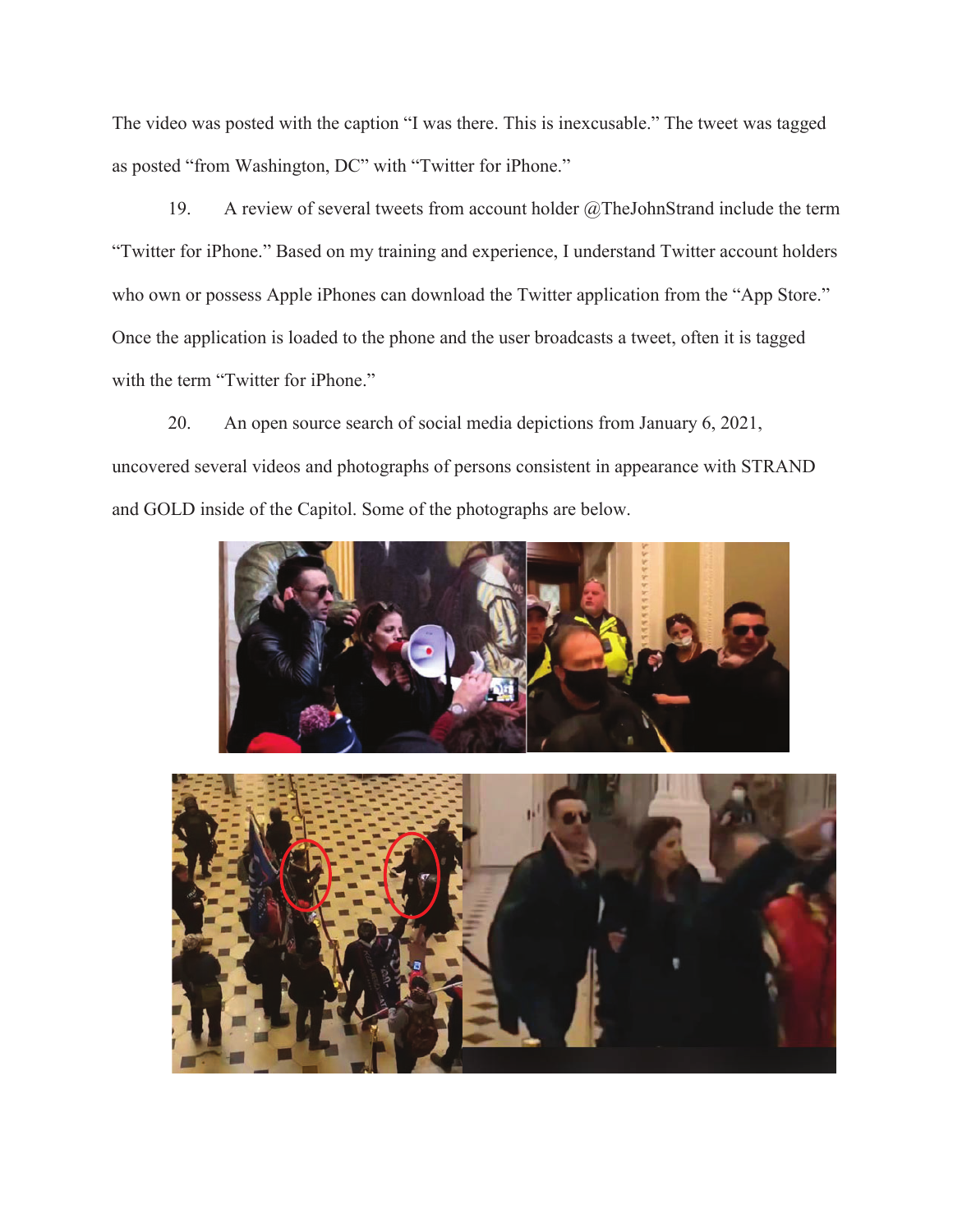### 21. Video posted to the Getty Images database online

(<https://www.gettyimages.com/detail/video/mob-of-pro-trump-rioters-and-protesters-break-into>the-u-news-footage/1294938866) shows what appears to be STRAND and GOLD in a large crowd attempting to push past multiple officers blocking the entrance to the Capitol, which had visibly broken windows at the time. One of the officers, who had been pinned near the doors to the Capitol, appears to be pulled down by someone in the crowd and lands near where STRAND and GOLD were standing.



22. I conducted an initial review of some of the surveillance footage from surveillance cameras installed inside the Capitol on January 6, 2021. During my review, I saw what appears to be STRAND and GOLD (as depicted in the pictures above) enter the Capitol through the Rotunda door and walk throughout various parts of the building, consistent with their locations as captured in the other various videos described above .

23. On January 8, 2021, agents from the FBI interviewed witness 1 ("W1") who identified STRAND as the person on an FBI wanted poster from the Capitol breach. W1 met STRAND approximately ten years ago and had a personal relationship with him. W1 provided a phone number for STRAND, which was consistent with the phone number the investigative agencies believed STRAND uses.

24. On January 12, 2021, The Washington Post published an article titled: "'I do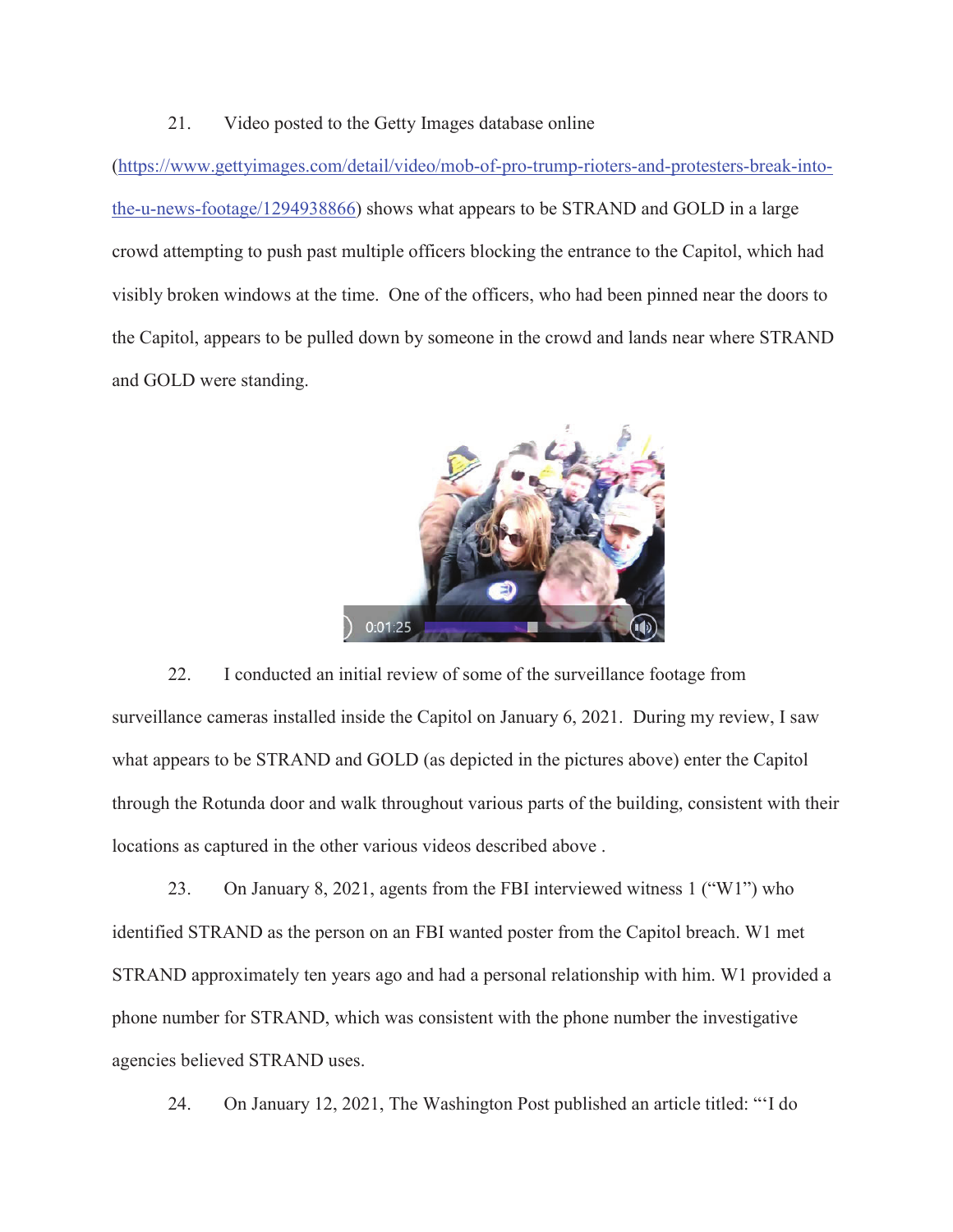certainly speak to the place that I was, and it most emphatically was not a riot," and "Where I to have attended the rally along with John Strand, who was there to "ensure her safety." The regret being there': Simone Gold, noted hydroxychloroquine advocate, was inside the Capitol during the riot". The article features an additional photograph of what appears to be GOLD inside the Capitol giving a speech, as captured in the video described in paragraph 17 above. In the article, the writer quotes GOLD as stating the following in a phone interview: "I can was, was incredibly peaceful." According to the article, GOLD confirmed that she went inside the Capitol, saying she followed a crowd and assumed that it was legal to do so, further noting that she was inside for about 20 minutes and regretted being there. According to the article, GOLD added that she traveled to Washington D.C. to speak at a "Rally for Health Freedom" on the East side of the Capitol on Wednesday afternoon. According to the article, GOLD claimed article included the photograph below, which was credited to John Strand.

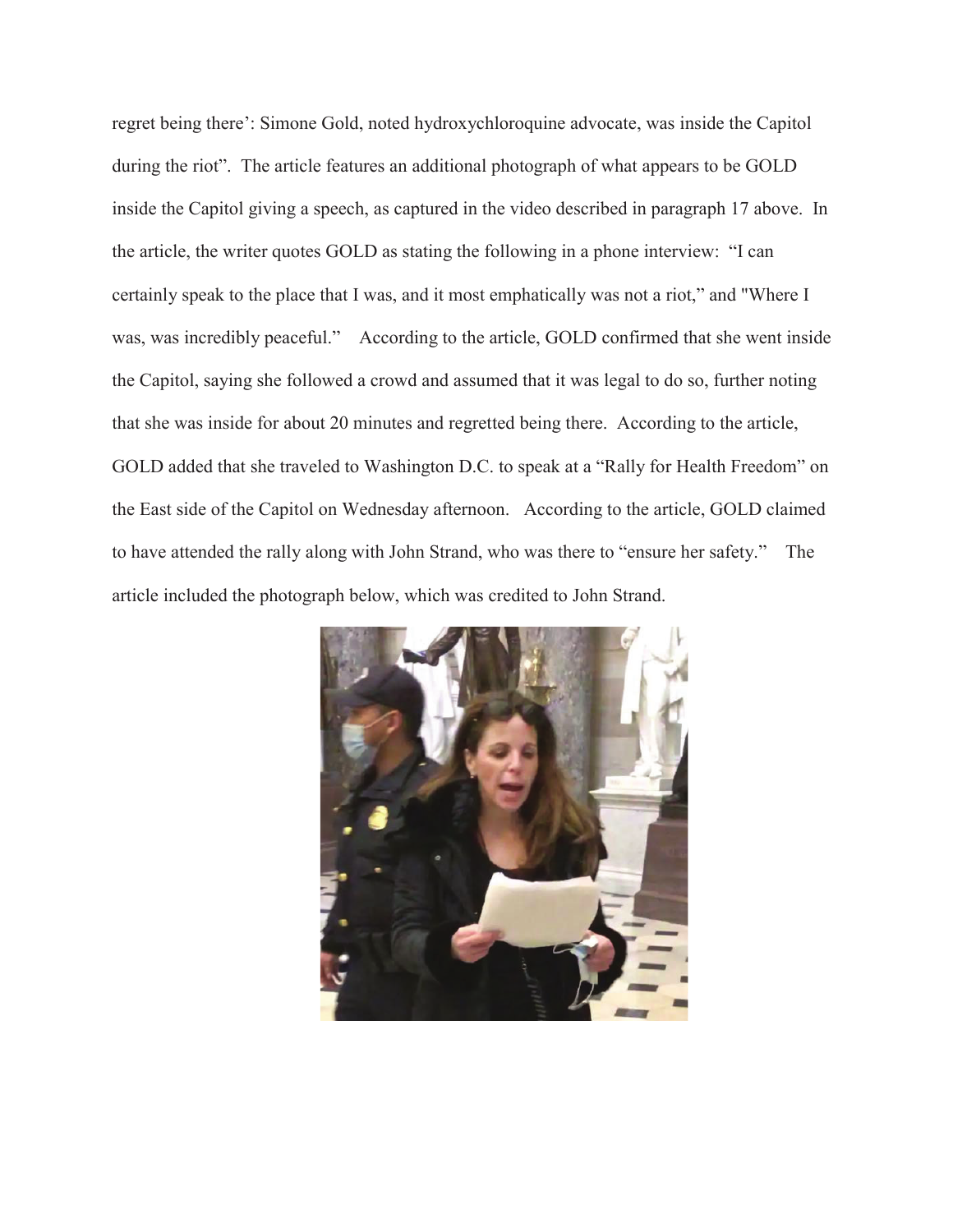#### **CONCLUSION**

For the reasons set forth above, I submit there is probable cause to believe that STRAND and GOLD, violated:

- 1. 18 U.S.C. § l752(a), which makes it a crime to (1) knowingly enter or remain in any restricted building or grounds without lawful authority to do; (2) knowingly, and with intent to impede or disrupt the orderly conduct of Government business or official functions, engage in disorderly or disruptive conduct in, or within such proximity to, any restricted building or grounds when, or so that, such conduct, in fact, impedes or disrupts the orderly conduct of Government business or official functions; or (3) knowingly, and with the intent to impede or disrupt the orderly conduct of Government business or official functions, obstruct or impede ingress or egress to or from any restricted building or grounds. For purposes of Section 1752 of Title 18, a restricted building includes a posted, cordoned off, or otherwise restricted area of a building or grounds where the President or other person protected by the Secret Service is or will be temporarily visiting; or any building or grounds so restricted in conjunction with an event designated as a special event of national significance; and
- 2. 40 U.S.C. § 5l04(e)(2), which makes it a crime for an individual or group of individuals to willfully and knowingly (A) enter or remain on the floor of either House of Congress or in any cloakroom or lobby adjacent to that floor, in the Rayburn Room of the House of Representatives, or in the Marble Room of the Senate, unless authorized to do so pursuant to rules adopted, or an authorization given, by that House; (D) utter loud, threatening, or abusive language, or engage in disorderly or disruptive conduct, at any place in the Grounds or in any of the Capitol Buildings with the intent to impede, disrupt,